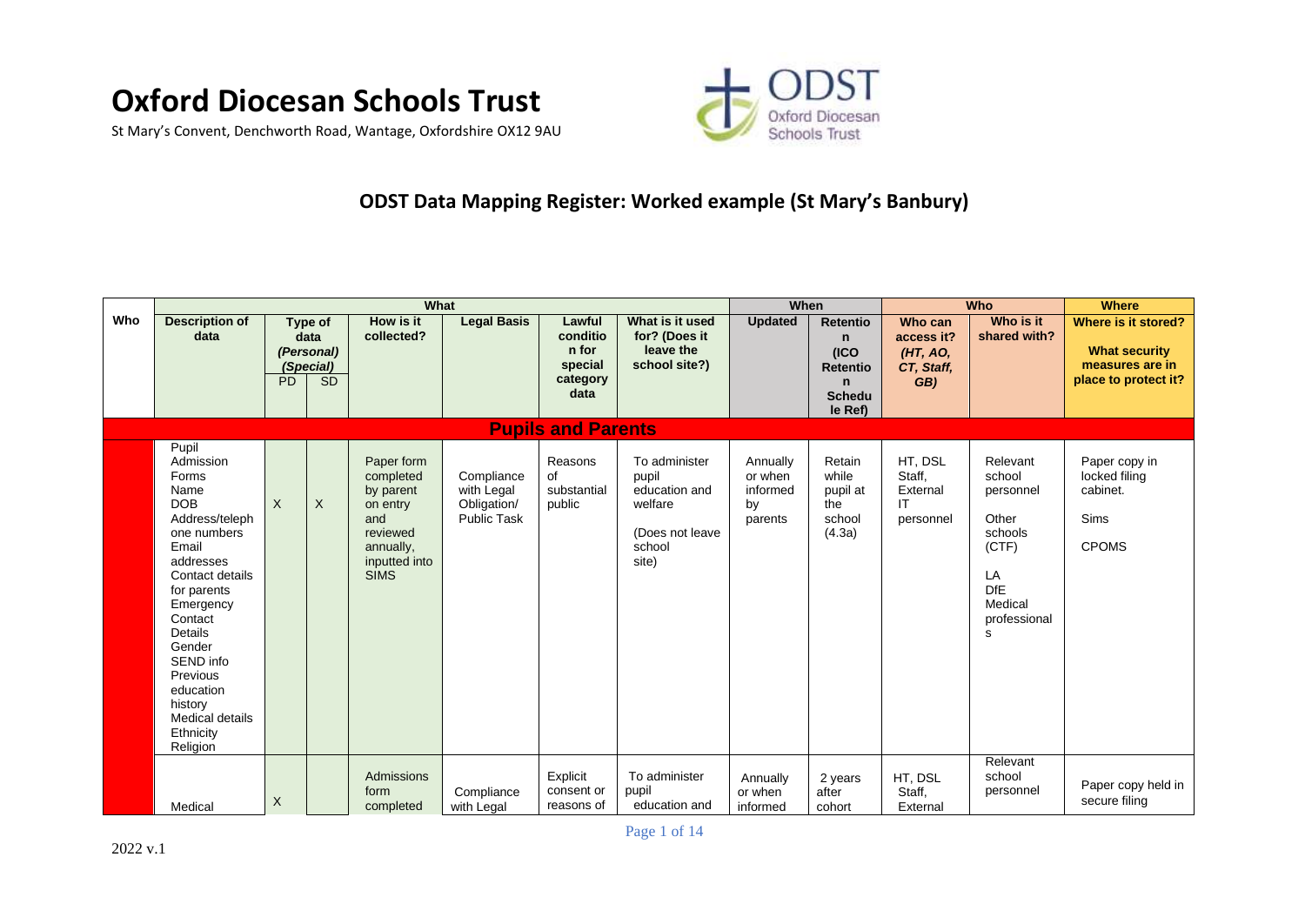| conditions/<br>dietary<br>requirements/a<br>dminister ring<br>of medicines |          |                           | by parent<br>on entry<br>and<br>reviewed<br>annually<br>Healthcare<br>Plans                                                       | Obligation/<br>Public Task                                 | substantial<br>public<br>interest                  | welfare<br>(Does not<br>leave school<br>site unless<br>child on<br>offsite visit)                                                                                                          | by parents                    | leaving<br>the<br>school                                                                            | $\overline{\mathsf{T}}$<br>personnel             | Other<br>schools<br>(CTF)<br>Medical<br>professional<br>s                      | cabinet in school<br>office.<br><b>SIMS</b><br><b>CPOMS</b><br>Securely in<br>classrooms.             |
|----------------------------------------------------------------------------|----------|---------------------------|-----------------------------------------------------------------------------------------------------------------------------------|------------------------------------------------------------|----------------------------------------------------|--------------------------------------------------------------------------------------------------------------------------------------------------------------------------------------------|-------------------------------|-----------------------------------------------------------------------------------------------------|--------------------------------------------------|--------------------------------------------------------------------------------|-------------------------------------------------------------------------------------------------------|
| Pupil Records                                                              | $\sf X$  | $\boldsymbol{\mathsf{X}}$ | Pupil<br>reports<br>Letters from<br>professional<br>$\mathbf{s}$<br>Info<br>from<br>previous<br>educational<br>establishme<br>nts | Complianc<br>e with<br>Legal<br>Obligation/<br>Public Task | Reasons<br>of<br>substantial<br>public<br>interest | To administer<br>pupil education<br>and welfare<br>(Does not leave<br>school<br>site)                                                                                                      | As<br>necessa<br>ry           | Retain<br>while<br>pupil at<br>the<br>school<br>and<br>send to<br>new<br>school<br>upon<br>transfer | Staff, DSL                                       | Relevant<br>school<br>personnel                                                | <b>SIMS</b><br>Paper copy held in<br>filing<br>secure<br>cabinet in school<br>office.<br><b>CPOMS</b> |
| Pupil absence<br>documentation                                             | $\times$ |                           | Paper<br>form<br>complet<br>ed by<br>parent<br>(Reque<br>sts for<br>absenc<br>e)<br>Electronic<br>form<br>completed<br>by parent  | Compliance<br>with Legal<br>Obligation/<br>Public Task     |                                                    | Tracking/author<br>ising absences<br>To administer<br>pupil education<br>and welfare<br>(Does not leave<br>school site<br>unless for<br>individual<br>needs e.g.<br>meeting<br>attendance) | As<br>necessar<br>у           | Date<br>of<br>abse<br>nce<br>$+2$<br>year<br>$\overline{\mathbf{s}}$ (                              | HT, DSL<br>Staff,<br>External<br>IT<br>personnel | Admin staff<br>HT/AHT<br>LA<br>attendance<br>team                              | <b>SIMS</b><br>Attendance folder<br>Absence recording<br>book.<br>CPOMS.                              |
| SEND                                                                       |          |                           | <b>EHCP</b><br>documents<br><b>SEND</b><br>register/pro<br>vision map                                                             | Compliance<br>with Legal<br>Obligation/                    | Reasons<br>of<br>substantial<br>public<br>interest | To administer<br>pupil<br>education and<br>welfare<br>(Does not leave                                                                                                                      | Progress<br>reviews<br>termly | Retain<br>while<br>pupil                                                                            | HT, DSL,<br>Staff,<br>External<br>IT             | Relevant<br>school<br>personnel<br>Local<br>Authority<br>and Multi<br>Agencies | Paper copy and<br>paperwork held in<br>cupboard in<br>classrooms.                                     |

2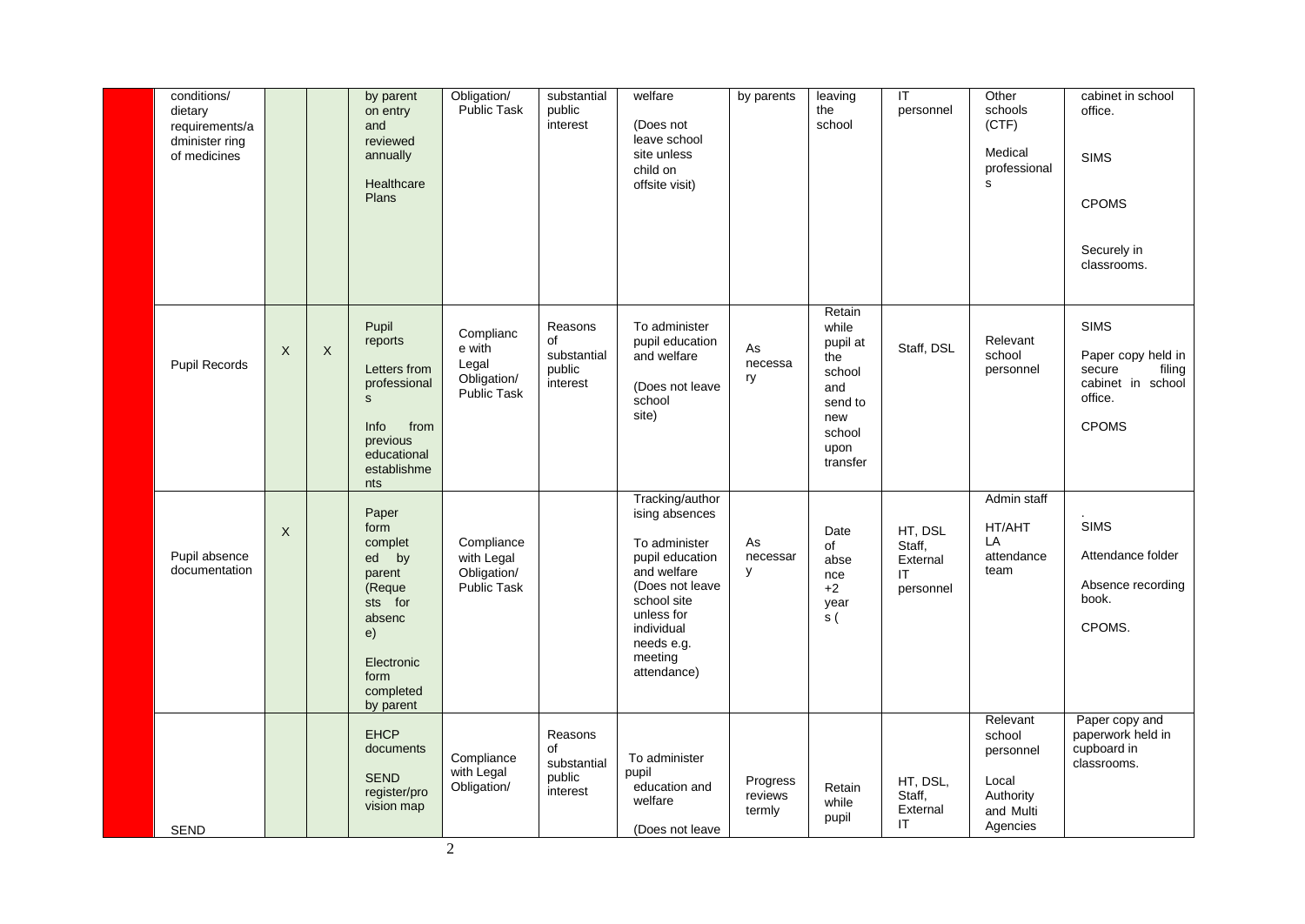| information       |                  | $\overline{X}$ | Progress<br>overviews                                                   | Public Task                                                   |                                                    | school site<br>unless for<br>individual<br>needs e.g.<br>meeting<br>attendance)                                                                       | Annual<br>reviews                             | remains<br>at<br>school<br>then<br>transfer<br>4.14                  | personnel,<br>Trust<br>Personnel                                           | e.g.<br>SALT, EP,<br>Family<br>Support<br>Workers,<br>School<br>Nurse etc.<br>Other<br>schools<br>(CTF)<br>Medical<br>professional<br>s | Google Drive<br><b>CPOMS</b><br><b>SIMS</b><br><b>Target Tracker</b> |
|-------------------|------------------|----------------|-------------------------------------------------------------------------|---------------------------------------------------------------|----------------------------------------------------|-------------------------------------------------------------------------------------------------------------------------------------------------------|-----------------------------------------------|----------------------------------------------------------------------|----------------------------------------------------------------------------|-----------------------------------------------------------------------------------------------------------------------------------------|----------------------------------------------------------------------|
| <b>FSM/PP/LAC</b> |                  | $\times$       | Internal data<br>tracking<br>documents/re<br>ports                      | Compliance<br>with Legal<br>Obligation/<br><b>Public Task</b> | Reasons<br>of<br>substantial<br>public<br>interest | To administer<br>pupil education<br>and welfare<br>(Does not leave<br>school site<br>unless for<br>individual<br>needs e.g.<br>meeting<br>attendance) | Annually or<br>when<br>informed<br>by parents | Retain<br>while<br>pupil<br>remains<br>at school<br>then<br>transfer | HT, DSL,<br>Staff,<br>External<br>IT<br>personnel,<br>Trust<br>Personnel   | Relevant<br>school<br>personnel<br>Other<br>schools<br>(CTF)<br>LA<br><b>DfE</b><br>Medical<br>professional<br>s                        | Google Drive<br><b>SIMS</b><br><b>CPOMS</b>                          |
| Photos            | $\boldsymbol{X}$ |                | School<br>cameras<br>and IPads,<br>downloaded<br>Google<br><b>Drive</b> | Consent for<br>publication                                    |                                                    | Curriculum                                                                                                                                            | N/A                                           | 1 year<br>after<br>cohort                                            | HT,<br>Staff,<br>External                                                  | Relevant<br>school<br>personnel                                                                                                         | SIMS, CPOMS,<br>Google Drive<br>Website                              |
|                   |                  |                | School<br>photograph<br>er                                              | <b>Public Tasks</b><br>for<br>identification                  |                                                    | Record keeping<br>Safeguarding<br>Historical<br>interest<br>Publicity to<br>include social<br>media<br>(Does leave<br>site with                       |                                               | leaving<br>the<br>school                                             | $\overline{\mathsf{T}}$<br>perso<br>nnel,<br>public<br>(on<br>websit<br>e) | Public<br>(displays,<br>website,<br>news)                                                                                               | Website<br><b>SIMS</b>                                               |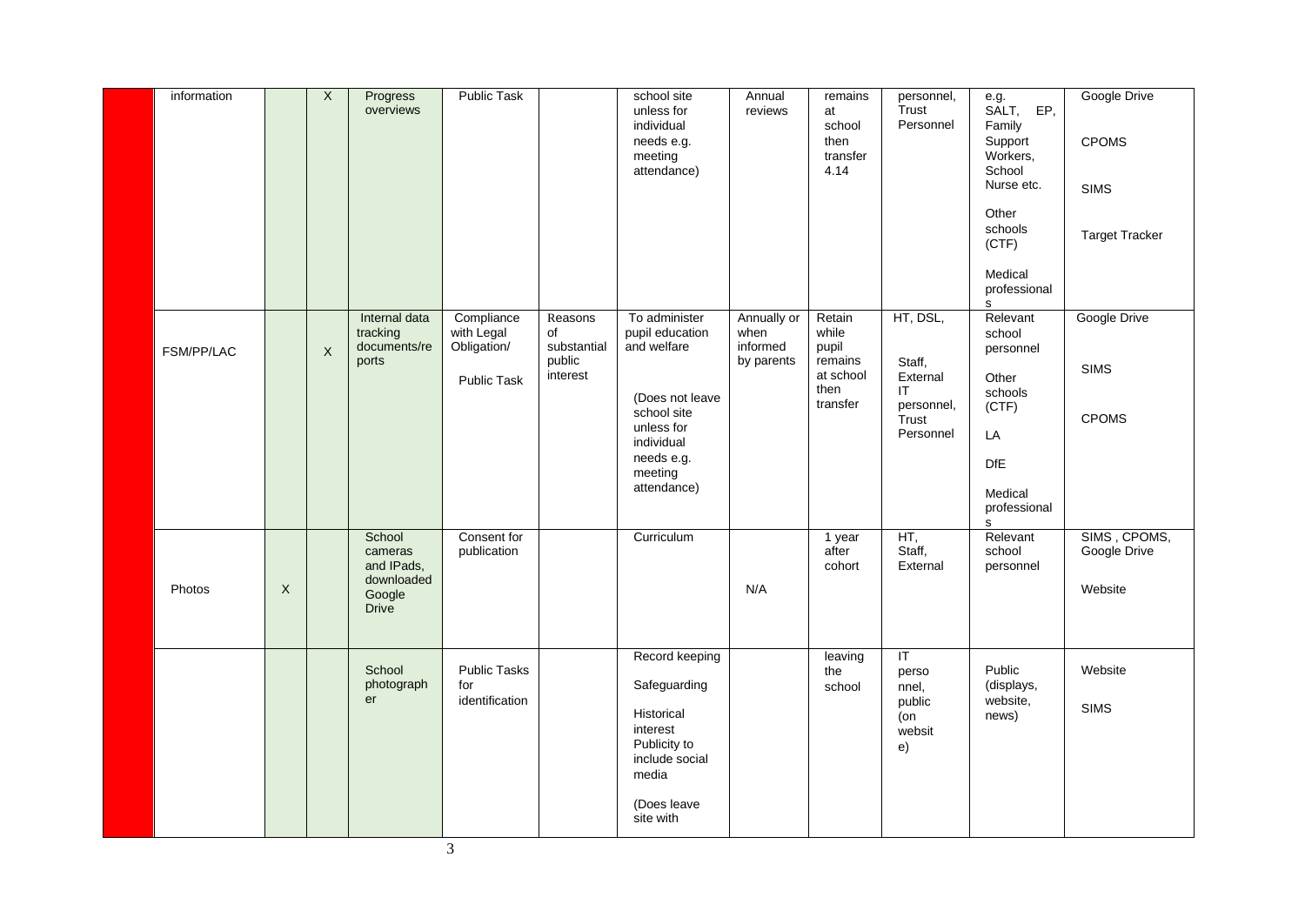|                                                                                                              |                           |         |                                                                                                                                                                                                                                          |                                                                            |                                                    | consent)                                                                                                                                                                                                  |                     |                                                                                                                        |                                                                     |                                                                              |                                                                                   |
|--------------------------------------------------------------------------------------------------------------|---------------------------|---------|------------------------------------------------------------------------------------------------------------------------------------------------------------------------------------------------------------------------------------------|----------------------------------------------------------------------------|----------------------------------------------------|-----------------------------------------------------------------------------------------------------------------------------------------------------------------------------------------------------------|---------------------|------------------------------------------------------------------------------------------------------------------------|---------------------------------------------------------------------|------------------------------------------------------------------------------|-----------------------------------------------------------------------------------|
|                                                                                                              |                           |         |                                                                                                                                                                                                                                          |                                                                            |                                                    | Curriculum                                                                                                                                                                                                |                     |                                                                                                                        |                                                                     |                                                                              |                                                                                   |
| Video/Audio<br>Recording                                                                                     | $\mathsf{X}$              | $\sf X$ | School<br>IPads,<br>cameras -<br>downloaded<br>onto school<br>google drive                                                                                                                                                               | Consent for<br>publication<br><b>Public Tasks</b><br>for<br>identification | Reasons<br>of<br>substantial<br>public<br>interest | Record keeping<br>Safeguarding<br>Historical<br>interest<br>Publicity to<br>include social<br>media<br>leave<br>(Does<br>school site with<br>consent)<br>Curriculum                                       | N/A                 | 1 year<br>after<br>cohort<br>leaving<br>the<br>school)                                                                 | HT,<br>External<br>IT<br>personn<br>el,<br>public<br>(on<br>website | Relevant<br>school<br>personnel<br>Public<br>(displays,<br>website,<br>news) | <b>SIMS</b><br>Website<br>Google Drive<br>google drive<br><b>CPOMS</b>            |
| Child<br>protection,<br>Violent<br>Incident,<br>Physical<br>Intervention,<br>Racist<br><b>Incident forms</b> | $\boldsymbol{\mathsf{x}}$ |         | <b>CP</b><br>concern<br>documents<br>stored<br>electroni<br>cally on<br>the<br>school<br>google<br>drive<br>and<br>passwor<br>$\mathbf d$<br>protecte<br>$\mathbf d$<br>Online<br>forms<br>submitted<br>to<br>LA via<br>secure<br>portal | <b>Public</b><br><b>Tasks</b><br><b>Vital</b><br><b>Interests</b>          |                                                    | To administer<br>pupil<br>education and<br>welfare<br>Safeguarding<br><b>Reporting</b><br>serious<br>incidents<br>(Does not<br>leave school<br>site unless for<br>individual<br>needs e.g. CP<br>meeting) | As<br>necessa<br>ry | Retain<br>whilst<br>pupil in<br>school<br>and<br>transfer<br>securel<br>y when<br>child<br>leaves<br>for new<br>school | HT, DSL,<br><b>Trust</b><br><b>Personnel</b>                        | <b>Relevant</b><br>school<br>personnel,<br>LA                                | <b>CPOMS</b><br>Kept separate<br>from pupil's main<br>file<br><b>Google Drive</b> |
| <b>Accident</b>                                                                                              | $\mathsf{x}$              |         | <b>Accident</b><br>book<br>Online<br>accident<br>reporting                                                                                                                                                                               | Complianc                                                                  |                                                    | Safeguarding<br>and<br>pupil welfare                                                                                                                                                                      | N/A                 | Keep<br>books<br>until<br>younge<br>st child<br>entered                                                                | HT, DSL,<br>Staff,<br><b>Trust</b>                                  | <b>Relevant</b><br>school<br>personnel                                       | <b>CPOMS</b><br><b>Accident Book in</b><br><b>Classrooms</b>                      |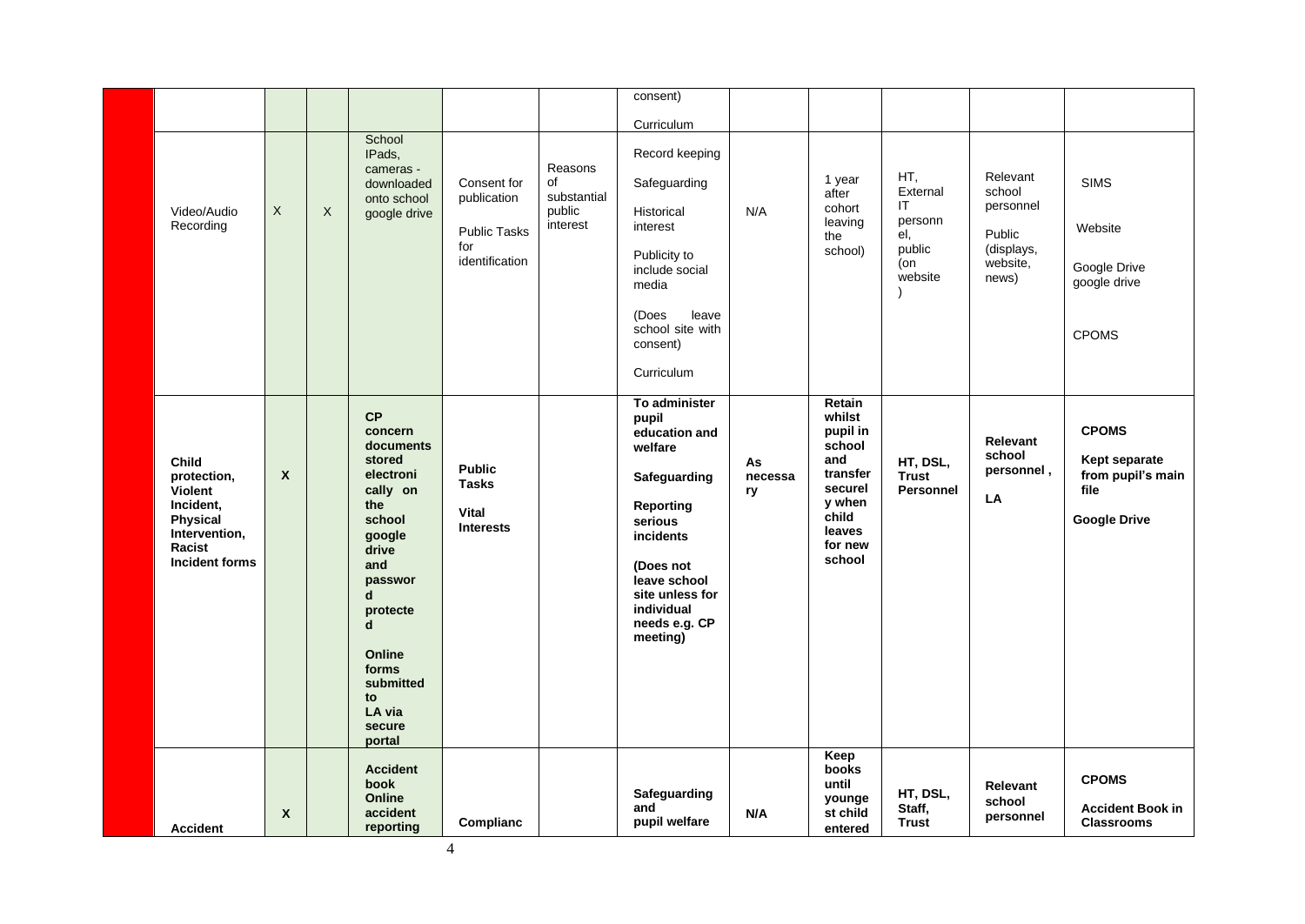| reports and<br>accident<br>investigation                                                           |                           | secure<br>portal                                                             | e with<br>legal<br>obligation                                     | (Does not<br>leave school<br>site)                                                                                                                    |                                             | has<br>reached<br>age 22<br><b>RIDDO</b><br>R<br>reporte<br>d online<br>and<br>held<br>electron<br>ically | <b>Personnel</b>                               | LA<br><b>HSE</b>                                                                           | books<br>Archived<br>kept in<br>school<br>office.                  |
|----------------------------------------------------------------------------------------------------|---------------------------|------------------------------------------------------------------------------|-------------------------------------------------------------------|-------------------------------------------------------------------------------------------------------------------------------------------------------|---------------------------------------------|-----------------------------------------------------------------------------------------------------------|------------------------------------------------|--------------------------------------------------------------------------------------------|--------------------------------------------------------------------|
| <b>Attainment</b><br>and progress<br>data/curricula<br>records                                     |                           |                                                                              | Complianc<br>e with<br>Legal<br>Obligation<br><b>Public Task</b>  | To administer<br>pupil<br>education<br>and welfare -<br>tracking and<br>reporting<br>progress and<br>attainment<br>(Does not<br>leave school<br>site) | Sept,<br>Nov,<br>Feb,<br>Apr<br>and<br>July | Whilst<br>operati<br>onally<br>require<br>d                                                               | HT,<br><b>External</b><br>IT<br>personnel      | <b>Support</b><br>staff<br><b>Parents</b><br>Other<br>schools<br>(CTF)<br>LA<br><b>DfE</b> | <b>Target Tracker</b><br><b>Google Drive</b>                       |
| Communicati<br>on with<br>parents                                                                  | $\boldsymbol{\mathsf{x}}$ | <b>Annual</b><br>reports<br><b>Feedback</b><br><b>Personal</b><br>letters    | <b>Public Task</b>                                                | To administer<br>pupil<br>education and<br>welfare<br>(Does not<br>leave school<br>site)                                                              | N/A                                         | Retain<br>while<br>pupil is<br>at<br>school<br>then to<br>new<br>school                                   | HT,<br><b>Exter</b><br>nal IT<br>perso<br>nnel | <b>School</b><br>staff as<br>appropriate                                                   | <b>CPOMS</b><br><b>Parent Mail</b><br>Gmail<br><b>Google Drive</b> |
| School trip<br>information<br>including<br>name, medical<br>and<br>emergency<br>contact<br>details | $\boldsymbol{\mathsf{x}}$ | Paper<br>copies<br>completed<br>by parents                                   | <b>Public Task</b>                                                | To administer<br>pupil<br>education and<br>welfare<br>(Does leave<br>school site)                                                                     | As<br>necessa<br>ry                         | Date of<br>event<br>+ 1 year                                                                              | <b>School</b><br>staff                         | <b>School</b><br>staff as<br>appropriate<br>and agents<br>running<br>trip.                 | <b>CPOMS</b><br><b>Parent Mail</b><br>Gmail<br><b>Google Drive</b> |
| <b>Individual</b><br><b>SATs Results</b>                                                           | $\boldsymbol{\mathsf{X}}$ | <b>NCA Tools</b><br><b>Portal</b><br>access by<br><b>HT</b><br><b>Copies</b> | Complianc<br>e with<br>Legal<br>Obligation/<br><b>Public Task</b> | To administer<br>pupil<br>education on<br>behalf of DfE<br>(Does not<br>leave school                                                                  | N/A                                         | <b>DOB</b><br>$+22$<br>years                                                                              | HT, Admin                                      | <b>Parents</b><br><b>DfE</b><br><b>CT</b>                                                  | <b>Target Tracker</b><br><b>SIMS</b><br><b>Google Drive</b>        |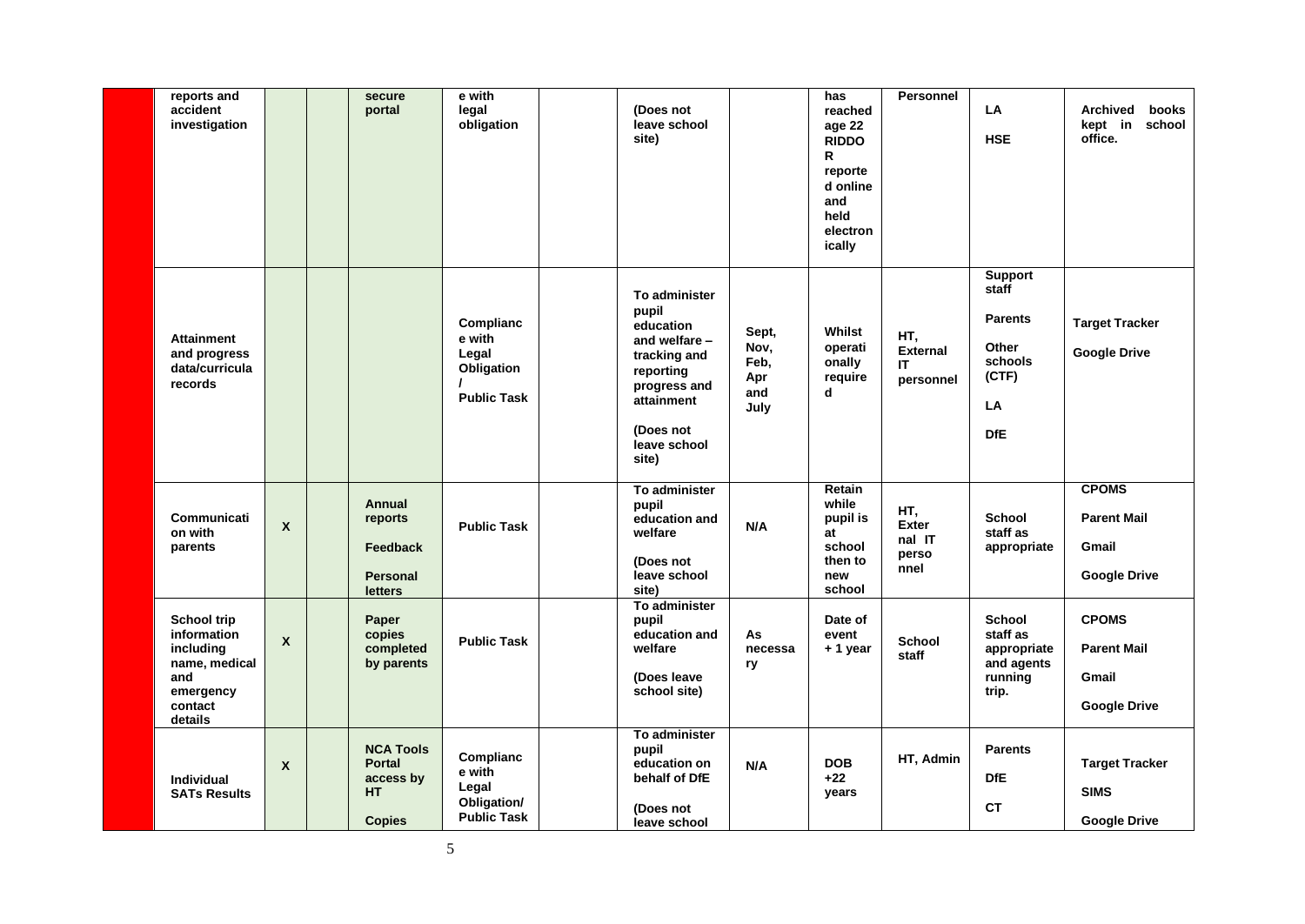|                                  |          | printed                                        |                                                                   | site)                                                                                         |     |                                                                         |                                                          |                                  |                  |
|----------------------------------|----------|------------------------------------------------|-------------------------------------------------------------------|-----------------------------------------------------------------------------------------------|-----|-------------------------------------------------------------------------|----------------------------------------------------------|----------------------------------|------------------|
| Individual<br><b>SATs Papers</b> | $\times$ | <b>NCA Tools</b><br>Portal<br>access by<br>HT. | Complianc<br>e with<br>Legal<br>Obligation/<br><b>Public Task</b> | To administer<br>pupil<br>education on<br>behalf of DfE<br>(Does not leave<br>school<br>site) | N/A | Current<br>Year<br>+1 year)                                             | HT, Admin                                                | <b>CT</b>                        | Locked cupboard. |
| CCTV images                      | $\sf X$  | Collected<br>electronicall<br>$\vee$           | <b>Public Task</b>                                                | Security<br>Measures<br>(Does not leave<br>school site<br>unless<br>requested by<br>Police)   | N/A | In<br>accord<br>ance<br>with<br>google<br>drive<br>make<br>and<br>model | HT, DSL,<br>Trust<br>Personnel<br>, Office<br>Staff, AHT | Security<br>Company or<br>Police | Google Drive     |

|     |                                                                                                                                                                                                         |           |                                                         | What                                                                                                                        |                                                                                                        |                                                           |                                                                                      |                                                    | When                                                                                                                                                  | Who                                                    |                                                                                                                                                           | <b>Where</b>                                                                                                                                                              |
|-----|---------------------------------------------------------------------------------------------------------------------------------------------------------------------------------------------------------|-----------|---------------------------------------------------------|-----------------------------------------------------------------------------------------------------------------------------|--------------------------------------------------------------------------------------------------------|-----------------------------------------------------------|--------------------------------------------------------------------------------------|----------------------------------------------------|-------------------------------------------------------------------------------------------------------------------------------------------------------|--------------------------------------------------------|-----------------------------------------------------------------------------------------------------------------------------------------------------------|---------------------------------------------------------------------------------------------------------------------------------------------------------------------------|
| Who | <b>Description of</b><br>data                                                                                                                                                                           | <b>PD</b> | Type of<br>data<br>(Personal)<br>(Special)<br><b>SD</b> | How is it<br>collected?                                                                                                     | Legal<br><b>Basis</b>                                                                                  | Lawful<br>condition<br>for<br>special<br>category<br>data | What is it used<br>for? (Does it<br>leave the<br>school site?)                       | <b>Update</b><br>d                                 | <b>Retention</b><br>(ICO)<br><b>Retention</b><br><b>Schedule</b><br>Ref)                                                                              | Who can<br>access it?<br>(HT, AO,<br>CT, Staff,<br>GB) | Who is it<br>shared<br>with?                                                                                                                              | Where is it stored?<br><b>What security</b><br>measures are in<br>place to protect it?                                                                                    |
|     |                                                                                                                                                                                                         |           |                                                         |                                                                                                                             |                                                                                                        | <b>School Staff</b>                                       |                                                                                      |                                                    |                                                                                                                                                       |                                                        |                                                                                                                                                           |                                                                                                                                                                           |
|     | Staff<br>Application<br>Form<br>Name<br><b>DOB</b><br><b>Address</b><br>Email<br>Telephone<br>numbers<br>Contact<br>details<br>Previous<br>education<br>al history<br>Previous<br>employment<br>details | X         |                                                         | Applicati<br>on form<br>and<br>Equality<br>Monitori<br>ng Form<br>complet<br>ed<br>by<br>staff<br>prior to<br>intervie<br>W | Performan<br>ce of<br>a contract<br>Necessary<br>to carry<br>out tasks<br>in the<br>Public<br>Interest |                                                           | Identification<br>and<br>checking<br>purposes<br>(Does not leave)<br>school<br>site) | Whenev<br>er<br>change<br>s occur<br>(addres<br>s) | End<br>of<br>employment<br>$+7$ years for<br>successful<br>applicants<br>Date<br>of<br>application +<br>6 months<br>for<br>unsuccessful<br>applicants | HT, DSL,<br>Trust<br>Personnel<br>Office<br>Staff, AHT | Rel<br>eva<br>nt<br>sch<br>ool<br>pers<br>onn<br>el<br>and<br>LA<br>Applicat<br>ion form<br>shared<br>with<br>shortlisti<br>ng and<br>intervie<br>w panel | <b>SIMS</b><br>Google Drive<br>Inventry<br>Single Central<br>Register<br>(Password<br>protected)<br>Paper copy held in<br>secure cupboard<br>in school office.<br>Bluesky |
|     | Interview                                                                                                                                                                                               |           |                                                         | Application                                                                                                                 |                                                                                                        |                                                           |                                                                                      |                                                    | End<br>of<br>employment                                                                                                                               |                                                        | Relevan                                                                                                                                                   | Single Central                                                                                                                                                            |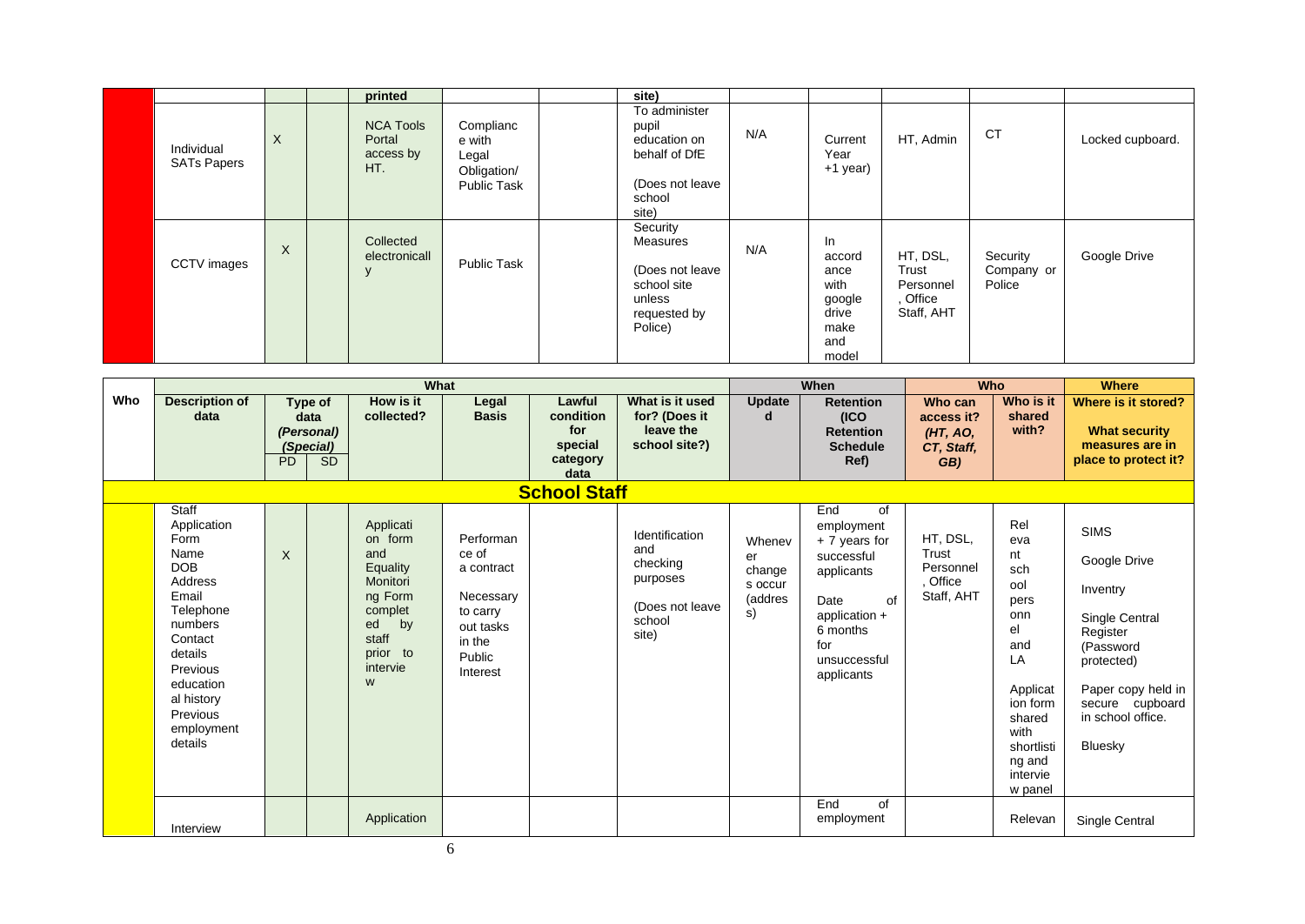| notes and<br>recruitment<br>records e.g.<br>educational<br>qualifications;<br>CV;<br>references;<br>pension, next<br>of kin:<br>prohibition;<br>right to work<br>in the UK etc. | $\mathsf{X}$ |             | form<br>completed<br>prior to<br>interview.<br>Inputted<br>into secure<br>cloud<br>storage<br>school<br>networkhel<br>d within<br>UK. Pre-<br>employmen<br>t check<br>sheet. Staff<br>entry form.                                                                                   | Performan<br>ce of<br>a contract<br>Complian<br>ce with<br>Legal<br>Obligatio<br>n/<br>Public<br>Task    |                                                                | Identification<br>and checking<br>purposes.<br>Emergency<br>contact<br>(Does not leave<br>school<br>site) | Whenev<br>er<br>change<br>s occur<br>(pensio<br>n)   | + 7 years for<br>successful<br>applicants.<br>Date<br>of<br>application $+$<br>1 year for<br>unsuccessful<br>applicants                             | HT, Trust<br>Personnel,<br>Office Staff<br>AHT, DSL,        | t school<br>personn<br>el and<br>relevant<br>intervie<br>w panel<br>member<br>$\mathbf{s}$ | Register<br>(Password<br>protected)<br>Paper copy held in<br>secure<br>cupboard by<br>school office                           |
|---------------------------------------------------------------------------------------------------------------------------------------------------------------------------------|--------------|-------------|-------------------------------------------------------------------------------------------------------------------------------------------------------------------------------------------------------------------------------------------------------------------------------------|----------------------------------------------------------------------------------------------------------|----------------------------------------------------------------|-----------------------------------------------------------------------------------------------------------|------------------------------------------------------|-----------------------------------------------------------------------------------------------------------------------------------------------------|-------------------------------------------------------------|--------------------------------------------------------------------------------------------|-------------------------------------------------------------------------------------------------------------------------------|
| Pre-<br>employment<br>vetting<br>information                                                                                                                                    |              | X           | <b>DBS</b><br>check;<br>reference<br>S <sub>1</sub><br>passport;<br>driving<br>licence;<br>proof of<br>identity<br>checks;<br>proof of<br>right to<br>work in<br>UK; List<br>99<br>(barring<br>list);<br>Childcare<br>Disqualifi<br>cation<br><b>Staff</b><br>Declarati<br>on Form. | Complian<br>ce with<br>legal<br>contract<br>obligation<br>and<br>complianc<br>e with DfE<br><b>KCSiE</b> | Employment<br>. social<br>security and<br>social<br>protection | Identification<br>and checking<br>purposes.<br>(Does not leave<br>school<br>site)                         | When<br>next<br>DBS<br>check<br>occur<br>$\mathbf s$ | End of<br>employment<br>$+7$ years                                                                                                                  | HT, Trust<br>Personnel,<br>AHT, DSL,<br><b>Office Staff</b> | Relevan<br>t school<br>personn<br>el<br><b>OFSTE</b><br>D<br>inspect<br>ors                | Single Central<br>Register<br>(password<br>protected)<br>Some paper<br>copies held in<br>secure cupboard<br>in school office. |
| Characteristics<br>e.g. nationality,<br>ethnicity,<br>sexual<br>orientation,<br>disability etc.                                                                                 | $\mathsf X$  | $\mathsf X$ | <b>Equality</b><br>Monitoring<br>From<br>completed<br>on entry                                                                                                                                                                                                                      | Complian<br>ce with<br>legal<br>contract<br>obligation<br>, where<br>appropriat<br>e<br>$\overline{7}$   | Explicit<br>consent,<br>where<br>appropriate                   | Monitoring and<br>ensuring of<br>equality<br>(Does not leave<br>school<br>site)                           | lf<br>change<br>s occur                              | End of<br>employment<br>$+7$ years) for<br>successful<br>applicants<br>Date<br>of<br>application +<br>6 months<br>for<br>unsuccessful<br>applicants | HT, Trust<br>Personnel,<br>AHT, DSL,<br><b>Office Staff</b> | Relevan<br>t school<br>personn<br>el only                                                  | Paper copy held in<br>secure cupboard<br>in school office.<br><b>SIMS</b><br>Google Drive                                     |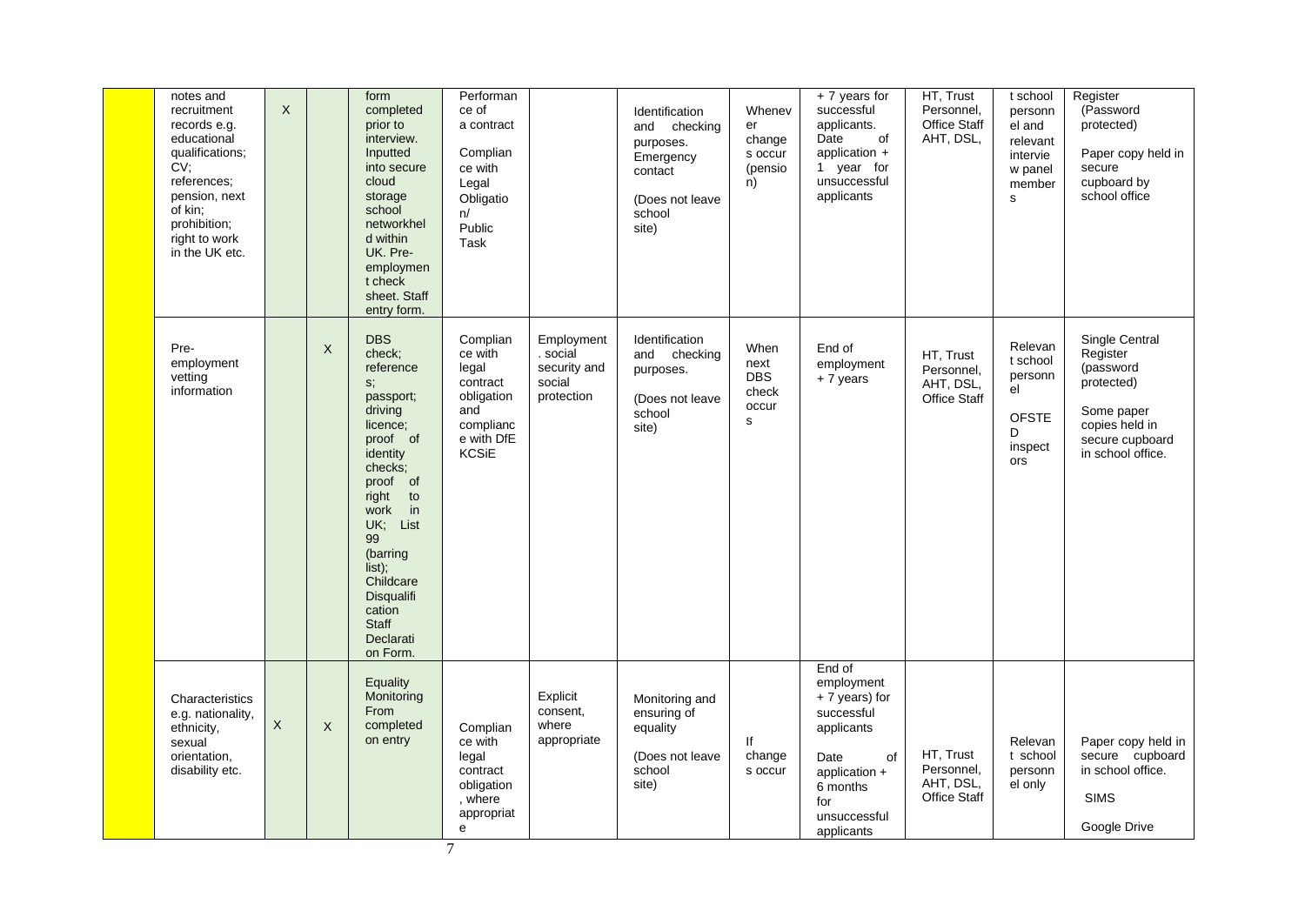|                                                                                                                                                                                         |          |                                                                                                                                                      | consent                                                                                                                                                |                                                                                    |                                        |                                                                                                                                                                               |                                                         |                                                                                                               | Inventory                                                                  |
|-----------------------------------------------------------------------------------------------------------------------------------------------------------------------------------------|----------|------------------------------------------------------------------------------------------------------------------------------------------------------|--------------------------------------------------------------------------------------------------------------------------------------------------------|------------------------------------------------------------------------------------|----------------------------------------|-------------------------------------------------------------------------------------------------------------------------------------------------------------------------------|---------------------------------------------------------|---------------------------------------------------------------------------------------------------------------|----------------------------------------------------------------------------|
| NI number,<br>bank details,<br>tax number,<br>payroll number<br>and records                                                                                                             | $\times$ | From<br>individual<br>on start of<br>employment                                                                                                      | Complian<br>ce with<br>legal<br>contract<br>obligation                                                                                                 | To pay staff<br>(Does not leave<br>school<br>site)                                 | Whenev<br>er<br>change<br>s occur      | End of<br>employment<br>$+7$ years<br>(7.4)                                                                                                                                   | HT, Trust<br>Personnel,                                 | Relevan<br>t school<br>personn<br>el only<br>Trust $-$<br>payroll                                             | Paper copy held in<br>secure cupboard<br>in school office.<br>Google Drive |
| Health<br>e.g.<br>NHS number;<br>medical<br>conditions &<br>dietary<br>requirements;<br>staff sickness<br>records:<br>sickness<br>management<br>reports; OH<br>referrals and<br>reports | $\times$ | Health<br><b>Declaration</b><br>Form<br>completed<br>by staff on<br>entry.                                                                           | Complian<br>ce with<br>legal<br>contract<br>obligation<br>Protection<br>of<br>vital<br>interests<br>Staff<br>sickness -<br>Limitation<br>Act<br>(1980) | To administer<br>staff welfare<br>and safety<br>(Does not leave<br>school<br>site) | Whenev<br>er<br>change<br>s occur      | Staff<br>sickness<br>records e.g.<br>Dr notes $-$<br>academic<br>$year +3.$<br>III health<br>referrals end<br>of<br>employment<br>+ 7 years) for<br>successful<br>applicants. | HT, Trust<br>Personnel,                                 | provider<br>Relevan<br>t school<br>personn<br>el<br>Other<br>schools<br>(CTF)<br>Medical<br>professi<br>onals | Google Drive<br>Paper copy held in<br>secure cupboard<br>in school office  |
| Staff transport<br>and car checks                                                                                                                                                       | $\times$ | Insurance<br>check<br>(business)<br>for<br>transporting<br>children)<br>Transportin<br>g Children<br>checklist<br>and details<br>Car<br>registration | Complian<br>ce with<br>legal<br>contract<br>obligation<br><b>Necess</b><br>ary to<br>carry<br>out<br>tasks in<br>the<br>Public                         | Insurance<br>protection<br>(Does not leave<br>school<br>site)                      | Whenev<br>er<br>change<br>s occur      | End of<br>employment                                                                                                                                                          | HT, DSL,<br>Trust<br>Personnel.<br>Office<br>Staff, AHT | Relevan<br>t school<br>personn<br>el                                                                          | Google Drive                                                               |
| Staff annual<br>appraisal<br>records                                                                                                                                                    | X        | Collected<br>as part of<br>appraisal<br>cycle<br>$\overline{\mathsf{in}}$<br>discussion<br>with                                                      | Complian<br>ce with<br>legal<br>contract<br>obligation<br>Necessary                                                                                    | Monitoring/<br>performance of<br>contract<br>(Does not leave                       | In line<br>with<br>apprais<br>al cycle | Current<br>appraisal year<br>$+5$ years                                                                                                                                       | HT,<br>appraiser<br>and                                 | Recom<br>mendati<br>on<br>shared<br>with GB<br>pay<br>committ                                                 | Google Drive<br>Paper copy held in<br>secure cupboard<br>in school office  |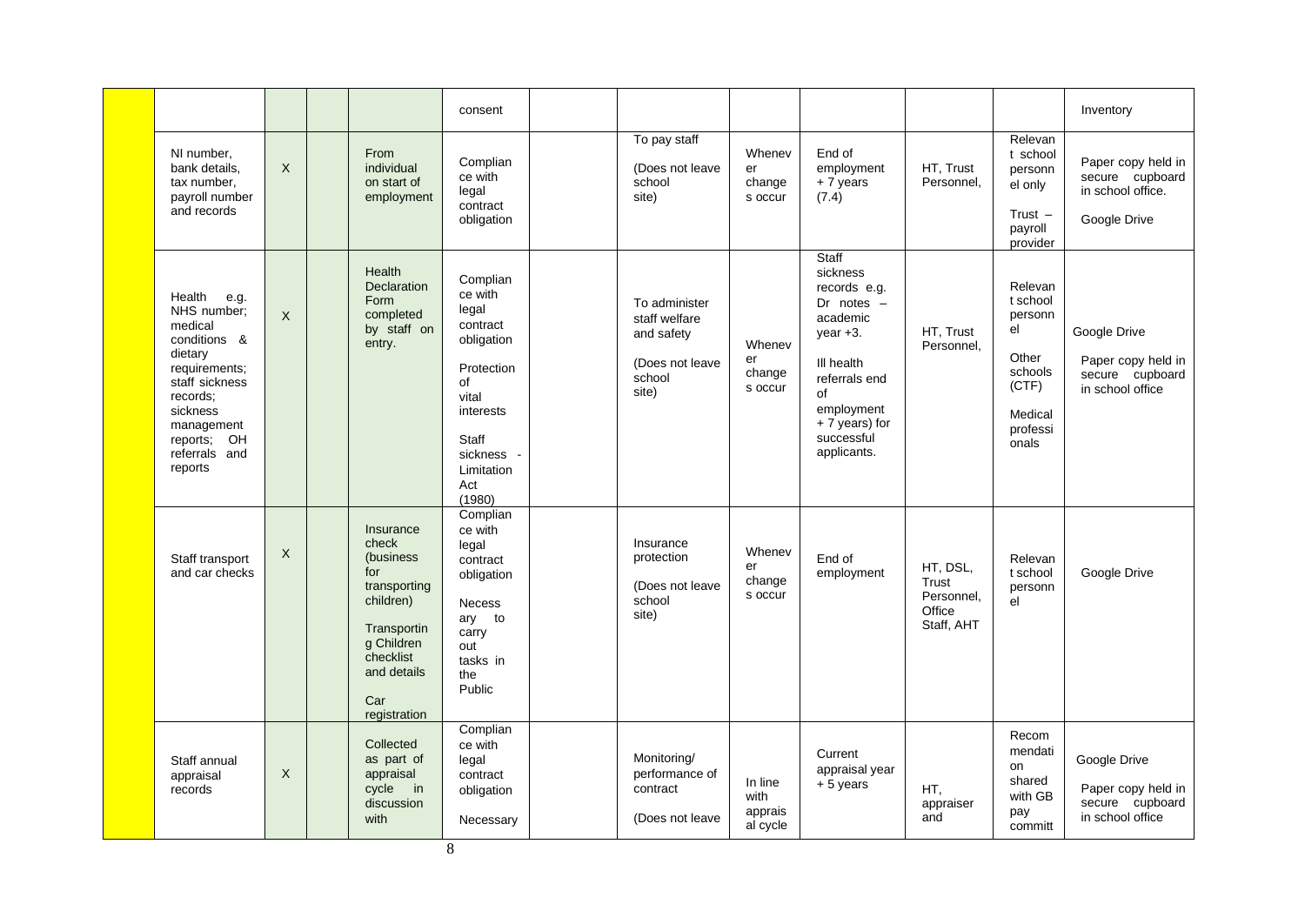|                                                                       |             |          | individual<br>members<br>of staff<br>Performa<br>nce<br>Managem<br>ent notes<br>and<br>observati<br><b>on</b><br>notes/IPP<br>notes and<br>record on<br>personnel<br>file | to carry<br>out tasks<br>in the<br>Public<br>Interest                                                                                                       |                                                                | school<br>site)                                                                                                                       |                                                       |                                                                                                                                                                                                            | appraisee                                                                  | ee<br><b>OFSTE</b><br>$D -$<br>anonym<br>ised<br>Trade<br><b>Union</b><br>Associa<br>tions               | Bluesky                                                    |
|-----------------------------------------------------------------------|-------------|----------|---------------------------------------------------------------------------------------------------------------------------------------------------------------------------|-------------------------------------------------------------------------------------------------------------------------------------------------------------|----------------------------------------------------------------|---------------------------------------------------------------------------------------------------------------------------------------|-------------------------------------------------------|------------------------------------------------------------------------------------------------------------------------------------------------------------------------------------------------------------|----------------------------------------------------------------------------|----------------------------------------------------------------------------------------------------------|------------------------------------------------------------|
| Disciplinary<br>Proceedings:<br>substantiated<br>/unsubstantiate<br>d | X           | $\times$ | <b>Disciplinary</b><br>warnings;<br>records of<br>investigatio<br>n; notes;<br><b>GB</b> minutes<br>of panel<br>meeting;<br>outcome<br>letter                             | Complian<br>ce with<br>legal<br>contract<br>obligation<br>Necessary<br>to carry<br>out tasks<br>in the<br>Public<br>Interest<br>Limitation<br>Act<br>(1980) | Employment<br>, social<br>security and<br>social<br>protection | Contract/perso<br>nnel<br>purposes/invest<br>igative<br>purposes<br>(Does not leave<br>school site<br>unless meeting<br>held offsite) | In line<br>with<br>disciplin<br>ary<br>procedu<br>res | Warnings -<br>end of<br>employment<br>$+7$ years<br>Outcome<br>letter - end of<br>employment<br>+ 7 years<br>All<br>other<br>cases<br>$\overline{\phantom{m}}$<br>of<br>close<br>$case + 7$<br>years       | HT,<br>member of<br>staff/LADO<br>disciplinary<br>committee/<br>union reps | Only<br>shared<br>with<br>relevant<br>bodies<br>in<br>connecti<br>on with<br>disciplin<br>ary<br>process | Held securely in<br>staff personnel file.<br>Google Drive. |
| Disciplinary<br>Proceedings:<br>False<br>or malicious                 | $\mathsf X$ | X        | Disciplinary<br>warnings;<br>records of<br>investigatio<br>n; notes;<br><b>GB</b> minutes<br>of panel<br>meeting;<br>outcome<br>letter                                    | Complian<br>ce with<br>legal<br>contract<br>obligation<br>Necessary<br>to carry<br>out tasks<br>in the<br>Public<br>Interest<br>Limitation<br>Act<br>(1980) | Employment<br>, social<br>security and<br>social<br>protection | Contract/perso<br>nnel<br>purposes/invest<br>igative<br>purposes<br>(Does not leave<br>school site<br>unless meeting<br>held offsite) | In line<br>with<br>disciplin<br>ary<br>procedu<br>res | Warnings -<br>end of<br>employment<br>$+7$ years (<br>Outcome<br>letter - end of<br>employment<br>$+7$ years<br>All<br>other<br>cases<br>$\overline{\phantom{m}}$<br>close<br>of<br>$+ 7$<br>case<br>years | HT,<br>member of<br>staff/LADO<br>disciplinary<br>committee/<br>union reps | Only<br>shared<br>with<br>relevant<br>bodies<br>in<br>connect<br>ion with<br>disciplin<br>ary<br>process | Held securely in<br>staff personnel file.<br>Google Drive. |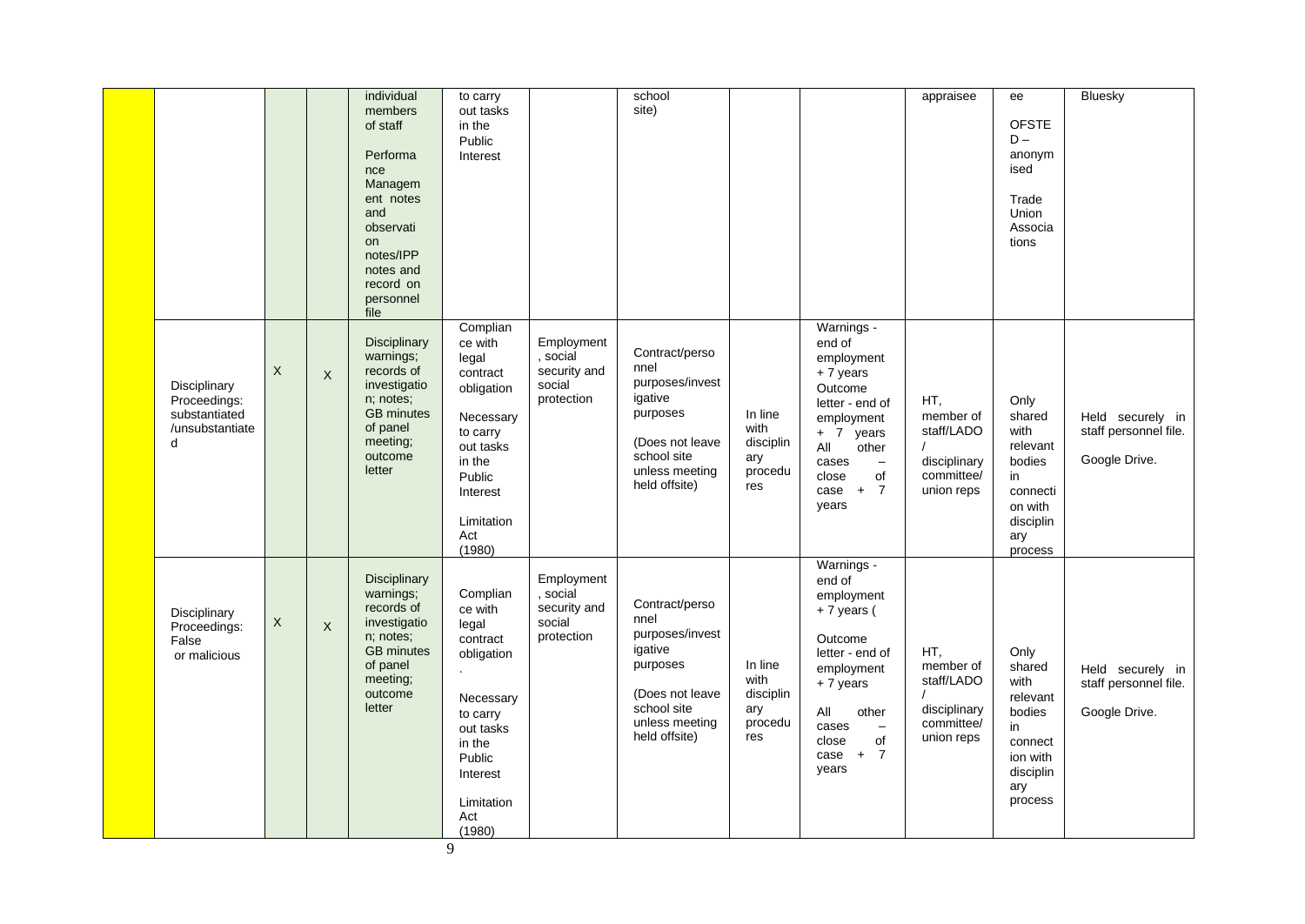| Staff<br>maternity/pater<br>nity<br>pay records                                                                                                                                 | $\mathsf{X}$ | <b>Staff</b><br>member<br>involved in<br>completing<br>paperwork                                                | Complian<br>ce with<br>legal<br>contract<br>obligation<br>Necessary<br>to carry<br>out tasks<br>in the<br>Public<br>Interest<br>Statutory<br>Maternity<br>Pay<br>Regulation<br>s<br>(1986) | Determine<br>maternity/pater<br>nity pay<br>(Does not leave<br>school<br>site)                                            | N/A                 | Current<br>academic<br>year + 3 years<br>(6.9)                                                  | HT/staff                                                                                | $\overline{\phantom{0}}$<br>payroll<br>and<br>${\sf HR}$                                                                            | Google Drive.<br>Held securely in<br>staff personnel file.         |
|---------------------------------------------------------------------------------------------------------------------------------------------------------------------------------|--------------|-----------------------------------------------------------------------------------------------------------------|--------------------------------------------------------------------------------------------------------------------------------------------------------------------------------------------|---------------------------------------------------------------------------------------------------------------------------|---------------------|-------------------------------------------------------------------------------------------------|-----------------------------------------------------------------------------------------|-------------------------------------------------------------------------------------------------------------------------------------|--------------------------------------------------------------------|
| Accident<br>reports: adults<br>Accident<br>$\bullet$<br>books<br>$F2508 -$<br>$\bullet$<br><b>RIDDOR</b><br>forms<br>Local<br>$\bullet$<br>accident<br>investigati<br>on record |              | <b>Staff</b><br>member<br>and<br>witnesses<br>to<br>complete<br>paperwork<br>in line with<br>H&S<br>regulations | Social<br>Secuity<br>regulations<br>(1979)<br>regulation<br>25<br>Social<br>Administra<br>tion Act<br>(1992)<br>section 8<br>Limitation<br>Act<br>(1980)                                   | Health and<br>Safety of staff<br>(Does not leave<br>school site)                                                          | N/A                 | Current year +<br>7 years                                                                       | HT AHT,<br>relevant<br>parties                                                          | County<br>and<br>relevan<br>$\mathbf t$<br>parties<br>as<br>approp<br>riate to<br>accide<br>nt e.g.<br>LA/RID<br>DOR/H<br><b>SE</b> | Smart Log<br>Google Drive                                          |
| Photos                                                                                                                                                                          | X            | School<br>cameras<br>and IPads,<br>downloaded<br>onto school<br>google drive                                    | Public<br>Task<br>Consent                                                                                                                                                                  | Curriculum<br>Record keeping<br>Safeguarding<br>Historical<br>interest<br>Publicity<br>(Does not leave<br>school<br>site) | As<br>necess<br>ary | 1 years after<br>leaving the<br>school (if<br>longer,<br>special<br>permission to<br>be sought) | HT, AHT,<br>CT,<br>Staff,<br>External<br>IT<br>personn<br>el, public<br>(on<br>website) | Relevan<br>t school<br>personn<br>el<br>Public<br>(display<br>s,<br>website,<br>news)                                               | Digitally on google<br>drive and website.<br>Inventry<br>Smart Log |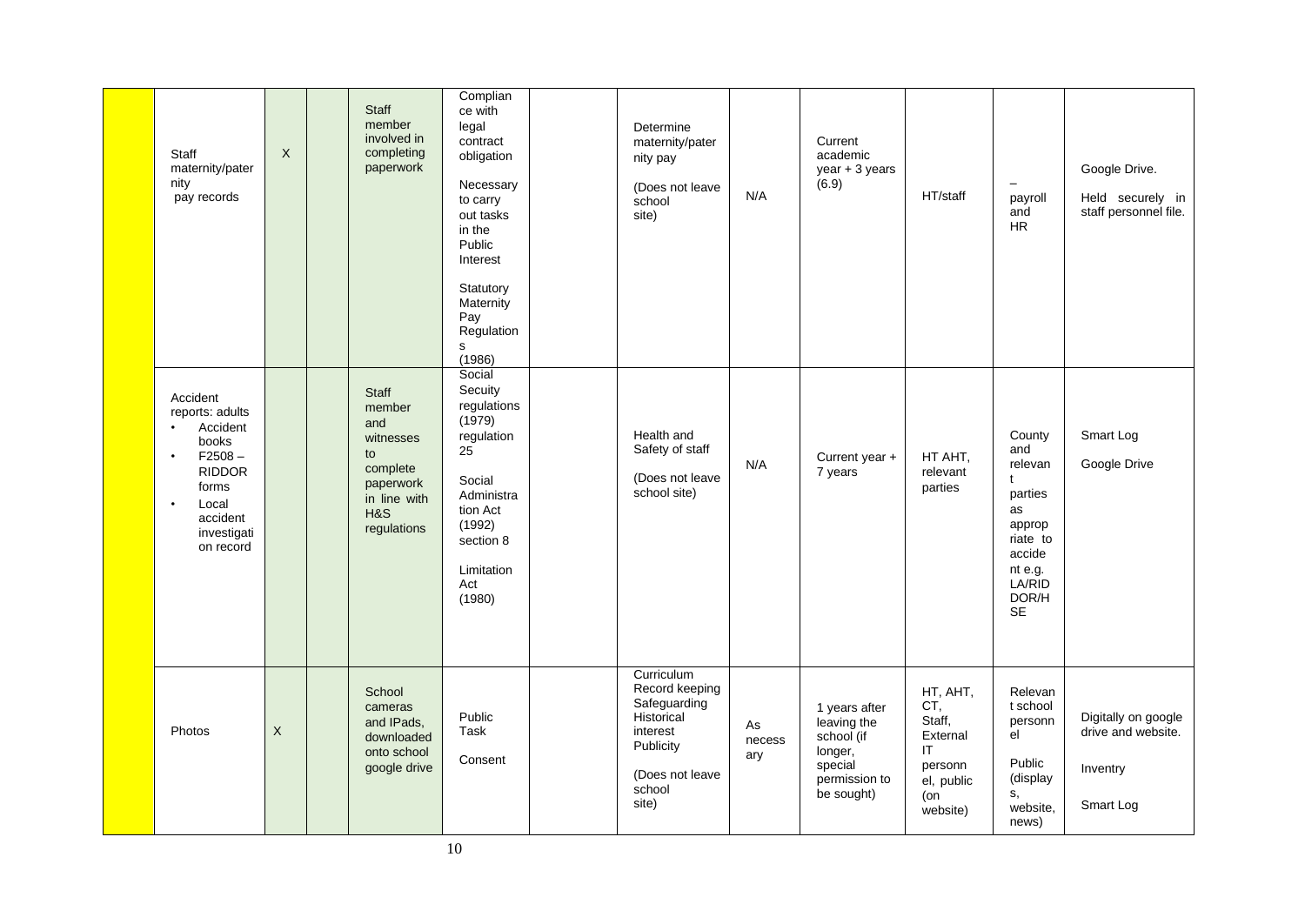|                                          |                           |             |                                                                     |                                                                    |                                                                |                                                                                                    |                                                       |                                                                                                                   |                                                           |                                                                                       | Notice Board                                                        |
|------------------------------------------|---------------------------|-------------|---------------------------------------------------------------------|--------------------------------------------------------------------|----------------------------------------------------------------|----------------------------------------------------------------------------------------------------|-------------------------------------------------------|-------------------------------------------------------------------------------------------------------------------|-----------------------------------------------------------|---------------------------------------------------------------------------------------|---------------------------------------------------------------------|
|                                          |                           |             |                                                                     |                                                                    |                                                                |                                                                                                    |                                                       |                                                                                                                   |                                                           |                                                                                       |                                                                     |
| Video/Audio<br>Recording                 | $\boldsymbol{\mathsf{X}}$ |             |                                                                     | Public<br>Task<br>Consent                                          |                                                                | Curriculum<br>(Does not leave<br>school site)                                                      | As<br>necess<br>ary                                   | 1 years after<br>leaving the<br>school (if<br>longer,<br>special<br>permission to<br>be sought)                   | HT, AHT,<br>CT.<br>Staff,<br>External<br>IT.<br>personnel | Relevan<br>t school<br>personn<br>el<br>Public<br>(display<br>s,<br>website.<br>news) | Digitally on school<br>google drive and<br>website                  |
| Violent Incident<br>Records<br>(VIR)     | X                         | $\mathsf X$ | Record<br><b>of</b><br>incident<br>taken and<br>reported<br>online. | Public<br><b>Task</b>                                              | Employment<br>. social<br>security and<br>social<br>protection | Reporting<br>purposes<br>(Does not leave<br>school<br>site)                                        | As<br>necess<br>ary                                   | Current year<br>$+3$ years                                                                                        | DSL, HT                                                   | LA,<br><b>LADO</b>                                                                    | Online form<br>completed. May<br>be put on staff<br>personnel file. |
| Health and<br>Safety training<br>records | $\mathsf X$               |             | List of<br>training<br>undertaken<br>by staff<br>members.           | Necessary<br>to carry<br>out tasks<br>in the<br>Public<br>Interest |                                                                | Record of<br>training<br>undertaken to<br>show<br>compliance<br>(Does not leave<br>school<br>site) | Annuall<br>y or<br>when<br>training<br>takes<br>place | Current year<br>+6 years or<br>unless<br>records apply<br>for a limited<br>time e.g. First<br>Aid<br>Certificates | HT, AHT                                                   | GB, LA<br>as<br>appropri<br>ate                                                       | Digitally on school<br>google drive<br>Smart Log                    |
| Pecuniary<br>Interest forms              | $\times$                  |             | Completed<br>by staff.                                              | Complian<br>ce with<br>legal<br>contract<br>obligation             |                                                                | Governance.<br>(Does not leave<br>school<br>site)                                                  | As<br>necess<br>ary                                   | For as long as<br>valid                                                                                           | HT, AO                                                    | <b>GB</b>                                                                             | Website<br>Google Drive<br>Governor Hub                             |
| CCTV images                              | $\times$                  |             | Collected<br>electronicall<br>y                                     | Public<br>Task                                                     |                                                                | Security<br><b>Measures</b><br>(Does not leave<br>school site<br>unless<br>requested by            | N/A                                                   | In.<br>accordance<br>with google<br>drive make<br>and model                                                       | HT, Site<br>Manager                                       | Security<br>Compa<br>ny or<br>Police                                                  | Digitally on school<br>google drive                                 |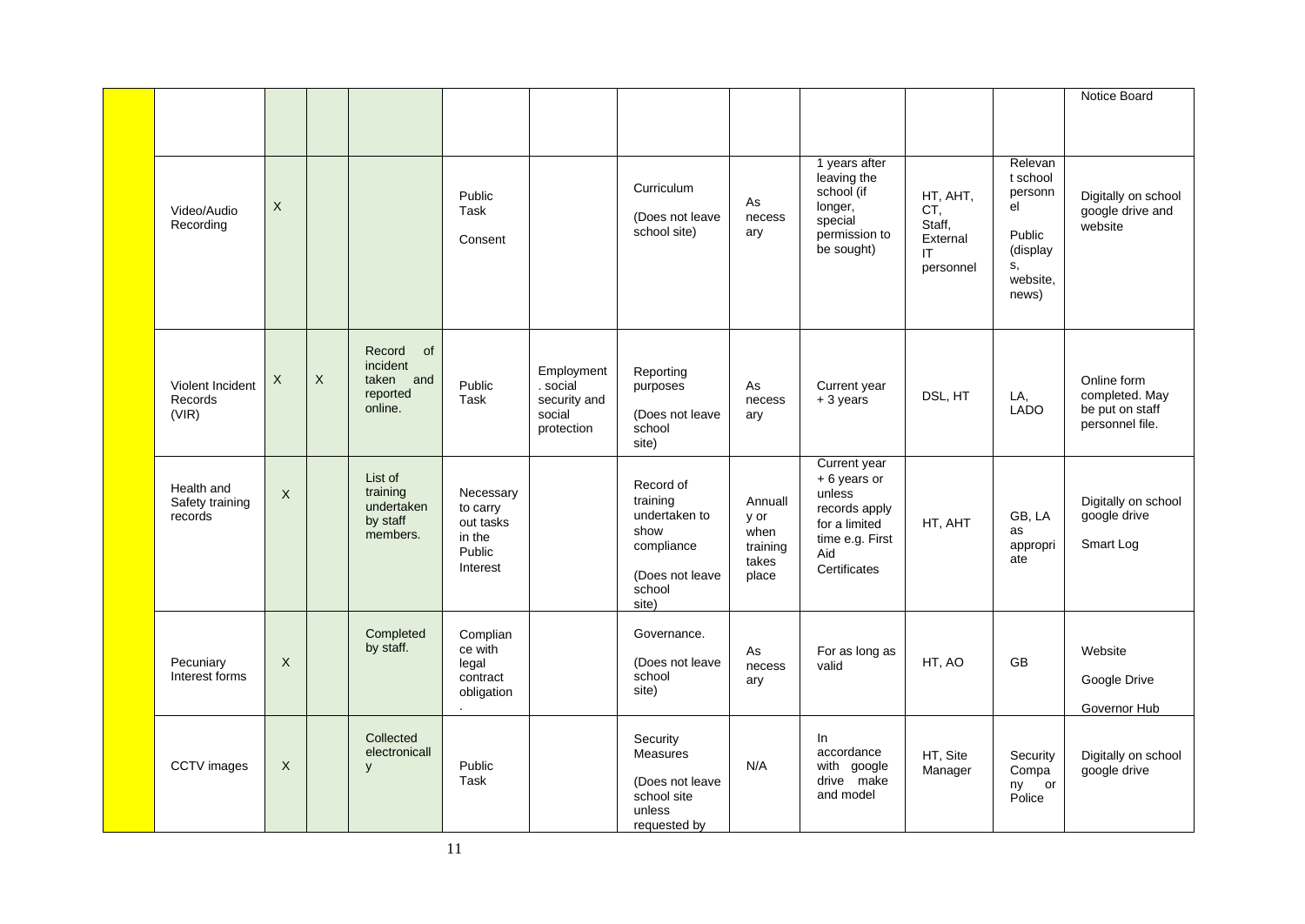|  |  |  | اممنام<br>ulle |  |  |  |
|--|--|--|----------------|--|--|--|
|  |  |  |                |  |  |  |

|     |                                                                                                    |              |                                                                | What                                                                                                             |                                                                                        |                                                             |                                                                                 |                     | When                                                                                                                                                                                                              |                                                        | <b>Who</b>                                                           | <b>Where</b>                                                                                                                                  |
|-----|----------------------------------------------------------------------------------------------------|--------------|----------------------------------------------------------------|------------------------------------------------------------------------------------------------------------------|----------------------------------------------------------------------------------------|-------------------------------------------------------------|---------------------------------------------------------------------------------|---------------------|-------------------------------------------------------------------------------------------------------------------------------------------------------------------------------------------------------------------|--------------------------------------------------------|----------------------------------------------------------------------|-----------------------------------------------------------------------------------------------------------------------------------------------|
| Who | <b>Description of</b><br>data                                                                      | PD           | <b>Type of</b><br>data<br>(Personal)<br>(Special)<br><b>SD</b> | How is it<br>collected?                                                                                          | <b>Legal Basis</b>                                                                     | Lawful<br>conditio<br>n for<br>special<br>categor<br>y data | What is it used<br>for? (Does it<br>leave the<br>school site?)                  | <b>Updat</b><br>ed  | <b>Retention</b><br>(ICO<br><b>Retention</b><br><b>Schedule</b><br>Ref)                                                                                                                                           | Who can<br>access it?<br>(HT, AO,<br>CT, Staff,<br>GB) | Who is it<br>shared with?                                            | Where is it stored?<br><b>What security</b><br>measures are in<br>place to protect it?                                                        |
|     |                                                                                                    |              |                                                                |                                                                                                                  |                                                                                        | <b>Governors</b>                                            |                                                                                 |                     |                                                                                                                                                                                                                   |                                                        |                                                                      |                                                                                                                                               |
|     | <b>GB</b> Application<br>Form<br>Name<br>Date of Birth<br>Contact details<br>Address<br>References | $\mathsf{X}$ |                                                                | <b>GB</b><br>Application<br>Form                                                                                 | Necessary to<br>carry out<br>tasks in the<br>Public<br>Interest<br>Legal<br>Obligation |                                                             | Governance<br>(Does not leave<br>school<br>site)                                | As<br>neces<br>sary | <b>GB</b><br>applicatio<br>n forms<br>for<br>successful<br>applicants<br>$-$ end of<br>term of<br>office $+1$<br>year (1.3)<br><b>Unsuccess</b><br>ful<br>applicants<br>- date of<br>$e$ lection $+$<br>6 months) | HT, Clerk<br>to govs                                   | Governor<br>services<br><b>DfE</b><br>General<br>public              | Application form<br>Single Central<br>Register -<br>Password<br>protected<br>Website<br>Contact details<br>form<br>Pecuniary Interest<br>Form |
|     | <b>DBS</b> number<br>Proof of<br>identity                                                          | $\times$     |                                                                | Electronic<br>application<br>and<br>notification<br>Number is<br>provided by<br>the<br>individual<br>voluntarily | Necessary to<br>carry out<br>tasks in the<br>Public<br>Interest<br>Legal<br>Obligation |                                                             | To ensure pupil<br>welfare<br>(safeguarding)<br>(Does not leave<br>school site) | As<br>neces<br>sary | Term of<br>office<br>$+1$ year ()                                                                                                                                                                                 | HT, Clerk<br>to govs,<br>Safeguardi<br>ng<br>governor, | <b>HT</b><br>CoG<br>Safeguardin<br>g governor<br><b>OFSTED</b><br>LA | Single Central<br>Register -<br>Password<br>protected                                                                                         |
|     | Meeting<br>attendance and<br>training records                                                      | $\mathsf{X}$ |                                                                | Through<br>meeting<br>minutes by<br>clerk to GB                                                                  | Governance<br><b>Public Task</b>                                                       |                                                             | Governance<br>and compliance<br>(Does not leave<br>school<br>site)              | As<br>neces<br>sary | Keep<br>in<br>school<br>6<br>years<br>and<br>then                                                                                                                                                                 | HT, Clerk<br>to GB, all<br>Governors                   | Public                                                               | Website<br>Governor Hub<br>Google Drive.                                                                                                      |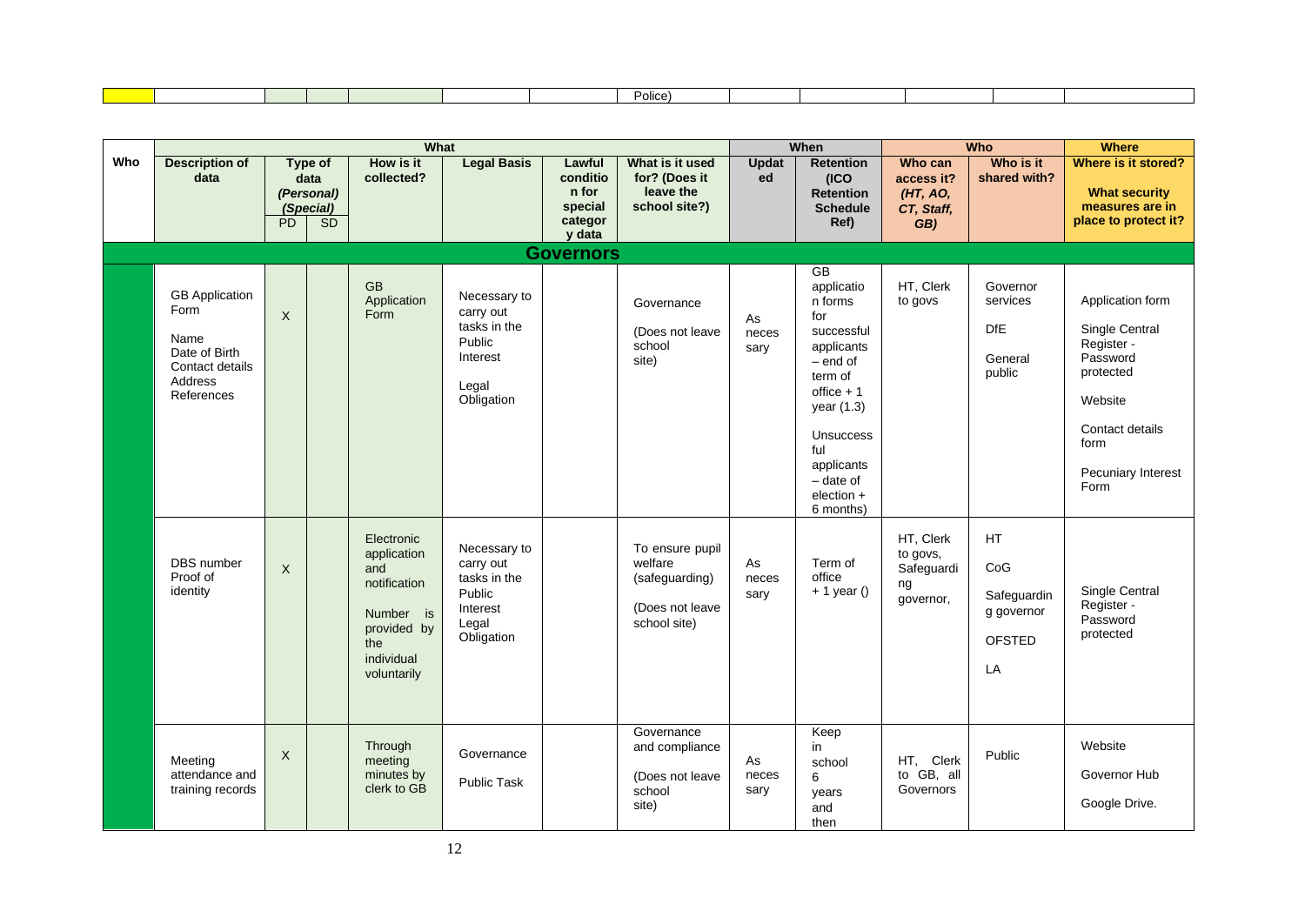|                                                                                                                             |              |                                                                   |                                                               |                                                                                                  |                                                           | archive                                                      |                                                                            |                                                                             |                                                 |
|-----------------------------------------------------------------------------------------------------------------------------|--------------|-------------------------------------------------------------------|---------------------------------------------------------------|--------------------------------------------------------------------------------------------------|-----------------------------------------------------------|--------------------------------------------------------------|----------------------------------------------------------------------------|-----------------------------------------------------------------------------|-------------------------------------------------|
| Records<br>of all full<br>GB,<br>committee<br>and panel<br>meetings<br>Agendas and<br>signed minutes<br>Governor<br>reports | $\mathsf{X}$ | Through<br>meeting<br>minutes by<br>clerk of GB                   | Governance<br><b>Public Task</b>                              | Governance<br>and compliance<br>(Does not leave<br>school<br>site)                               | As<br>neces<br>sary                                       | Keep<br>in<br>school<br>6<br>years<br>and<br>then<br>archive | HT, Clerk<br>to GB, all<br>Governors                                       | Public                                                                      | Governor Hub<br>Google Drive.                   |
| Pecuniary<br>Interests                                                                                                      | X            | Paper form<br>completed<br>annually.                              | Governance<br>Public Task                                     | For<br>employment<br>purposes<br>(conflict of<br>interest)<br>(Does not leave<br>school<br>site) | Annual<br>ly and<br>checke<br>d at<br>each<br>meetin<br>g | Current<br>year<br>$+6$ years (                              | HT, Clerk<br>to the<br>governors                                           | General<br>public                                                           | Pecuniary<br>Interests form<br>Website          |
| Governor<br>election voting<br>forms                                                                                        | X            | Via parents<br>completing<br>the forms                            | Governance<br>Public Task                                     | Election of GB                                                                                   | N/A                                                       | Date of<br>election +<br>6 months                            | HT, AO,<br>counting<br>panel                                               | Parents                                                                     |                                                 |
| Photos                                                                                                                      | $\times$     | School<br>camera<br>downloaded<br>onto school<br>google drive     | Consent                                                       | Public interest<br>(Does not leave<br>school<br>site)                                            | As<br>neces<br>sary                                       | End of<br>office                                             | HT, AO,<br>CT,<br>Staff,<br>External<br>IT<br>personn<br>el, public<br>(on | Relevant<br>school<br>personnel<br>Public<br>(displays,                     | Digitally on school<br>google drive.<br>Website |
| Complaints                                                                                                                  | $\times$     | Through<br>complaints<br>procedure<br>initiated by<br>complainant | Compliance<br>with Legal<br>Obligation/<br><b>Public Task</b> | To address<br>complaints<br>(Does not leave<br>school site)                                      | As<br>neces<br>sary                                       | Date of<br>resolution<br>of<br>complaint<br>+7 years         | HT, Clerk<br>to GB,<br>Chair of<br>Governors,<br>Complaints<br>Panel       | HT<br>Clerk to GB<br>Chair of<br>Governors<br>Complaints<br>Panel           | Governor Hub<br>Google Drive.                   |
| <b>GB</b> Action<br>Plans                                                                                                   | X            | Through<br>meetings<br>and school<br>visits.                      | Compliance<br>with Legal<br>Obligation/<br><b>Public Task</b> | To address<br>areas of school<br>improvement<br>(Does not leave<br>school<br>site)               | Regula<br>rly                                             | Life of<br>action plan<br>+ 3 years                          | All staff<br>and GB                                                        | <b>Outcomes</b><br>shared with<br>parents<br>$LA -$<br>Governor<br>Services | Governor Hub<br>Google Drive.                   |